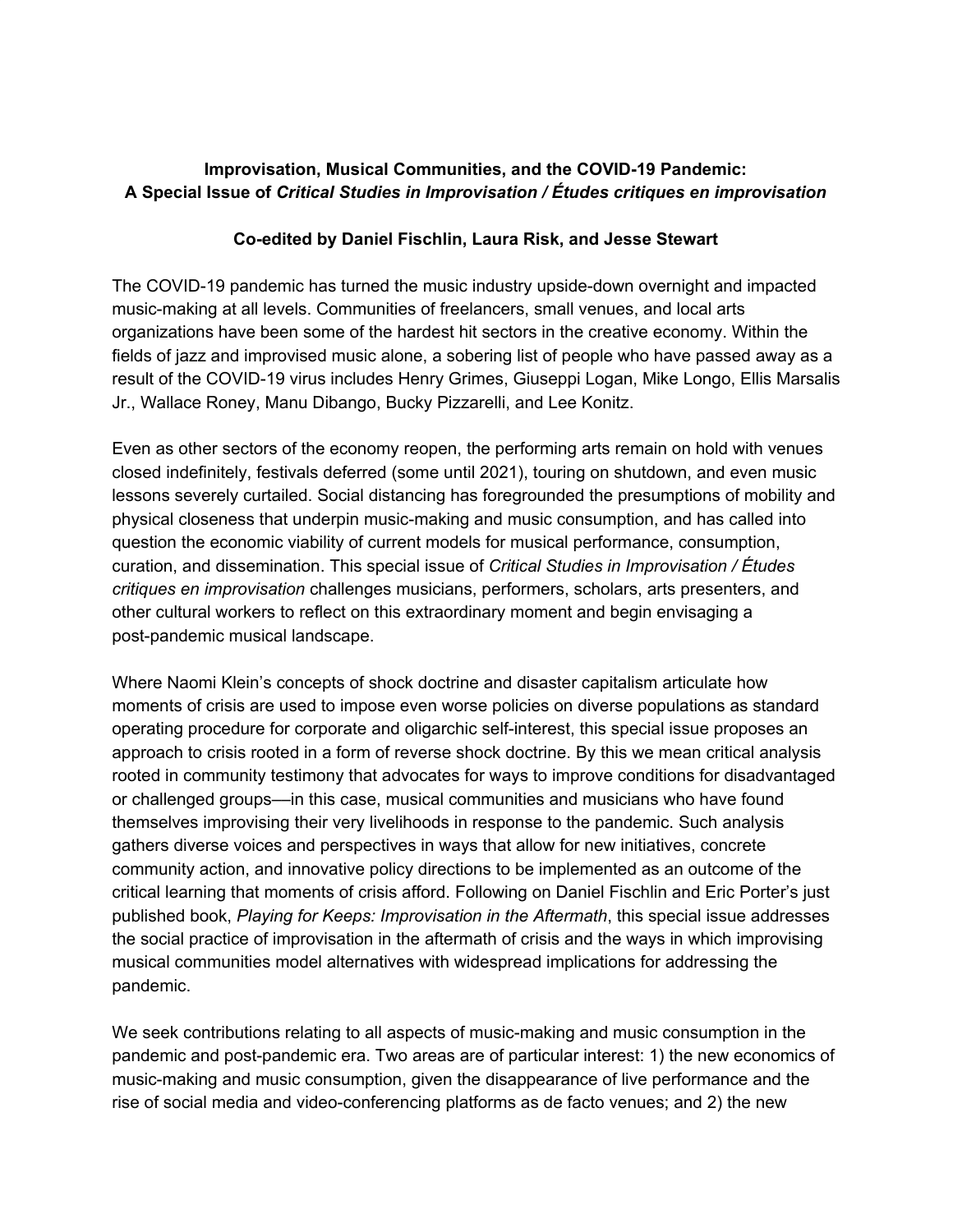intimacies of music-making and music consumption engendered by an uptick in live-streaming, the proliferation of virtual simulacrums of ensemble music-making, and the restriction of in-person music-making to one's immediate neighbours.

The volume will consist of four sections: a co-written editorial introduction; a set of academic peer-reviewed essays; a set of diverse testimonial statements across a range of experiences and sites; and a coda that gathers observations into action items and an incisive policy statement.

Contributors are encouraged to consider such questions as:

- In what ways are socially-distanced musicians and listeners using sound to improvise new social connectivities? How are informal and participatory musical communities improvising new, virtual forms of musical exchange and transmission?
- To what extent might the pandemic-generated surge of livestreaming and virtual musical communities persist in a post-pandemic landscape, and how might that impact the economics of live music performance? What inequities in the performing arts have been exacerbated by the pandemic and what forms might an equitable recovery take? Is the impetus to go online producing its own form of burnout and stress for performers and listeners?
- What are the roles and responsibilities of public and private arts funding agencies, music presenters and producers, and online music platforms during times of social distancing and in the post-pandemic era? What opportunities, if any, does the post-pandemic era offer for furthering long-term economic sustainability for musicians and environmental sustainability for the music industry?
- How has the pandemic contributed to an enhanced profile for streaming and other forms of online music, and what can be done to change the wildly asymmetrical power relations that pit the economic self-interests of high profile corporate entities that profit from online musical connectivity against the local economies of creatives? What platforms are modeling responsible behaviours in terms of supporting artists? How can these be replicated and made sustainable post-pandemic?

This special issue takes an explicitly activist stance by engaging with issues of immediate import for musicians, audiences, industry personnel, policy makers, scholars, and educators. As such, this volume will have a quick turnaround, with a goal of online publication by Fall 2020.

We seek a diverse range of submissions in a variety of formats, including scholarly articles; interviews with performers, promoters, or other industry personnel; and first-person narratives and testimonies. Scholarly articles should be 3000-5000 words. Interviews, multimedia content, and first-person narratives may be any length but we are looking for short and to the point expressions that are testimonial, have an engaged point of view, and speak directly from experience with specific examples of sites, musical practices, individual and group experience, and situational contexts and case studies. The volume emphasizes the connections contributors